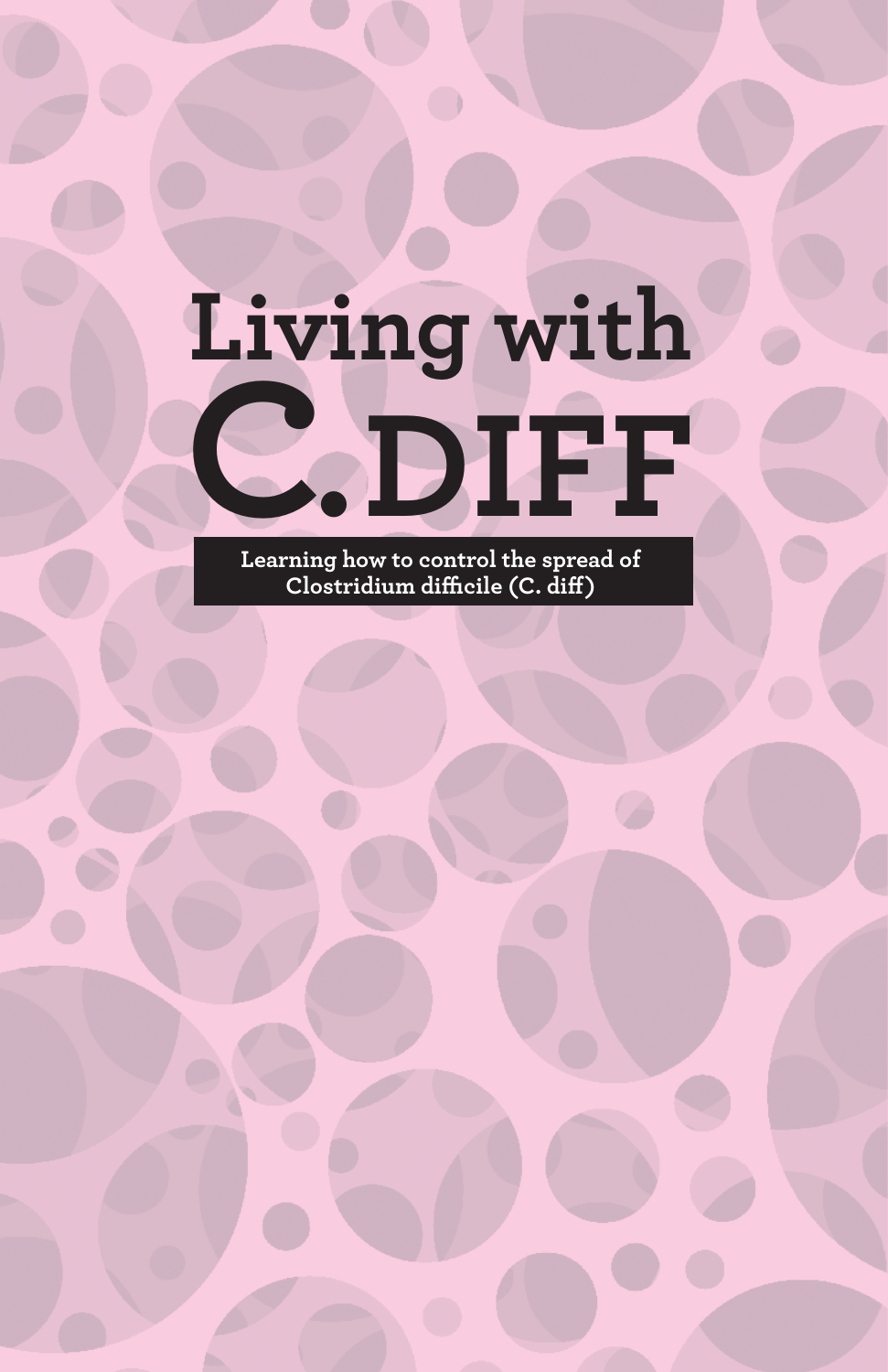# **IMPORTANT**

C. diff can be a serious condition. If you or someone in your family has been diagnosed with C. diff, there are steps you can take **now** to avoid spreading it to your family and friends.

This booklet was developed to help you understand and manage C. diff. Follow the recommendations and practice good hygiene to take care of yourself. C. diff may cause physical pain and emotional stress, but keep in mind that it can be treated. For more information on your C. diff infection, please contact your health care provider.

## **Learning about C. diff**

| How does C. diff spread from one person to another?  4         |
|----------------------------------------------------------------|
| What if I have C. diff while I am in a health care facility? 4 |

#### **Treatment**

## **Prevention**

| How can the spread of C. diff be prevented            |
|-------------------------------------------------------|
| How can I prevent spreading C. diff (and other germs) |
|                                                       |
|                                                       |
|                                                       |
|                                                       |
|                                                       |

#### **Resources**

| Things to remember about living with C. diff  back cover |  |
|----------------------------------------------------------|--|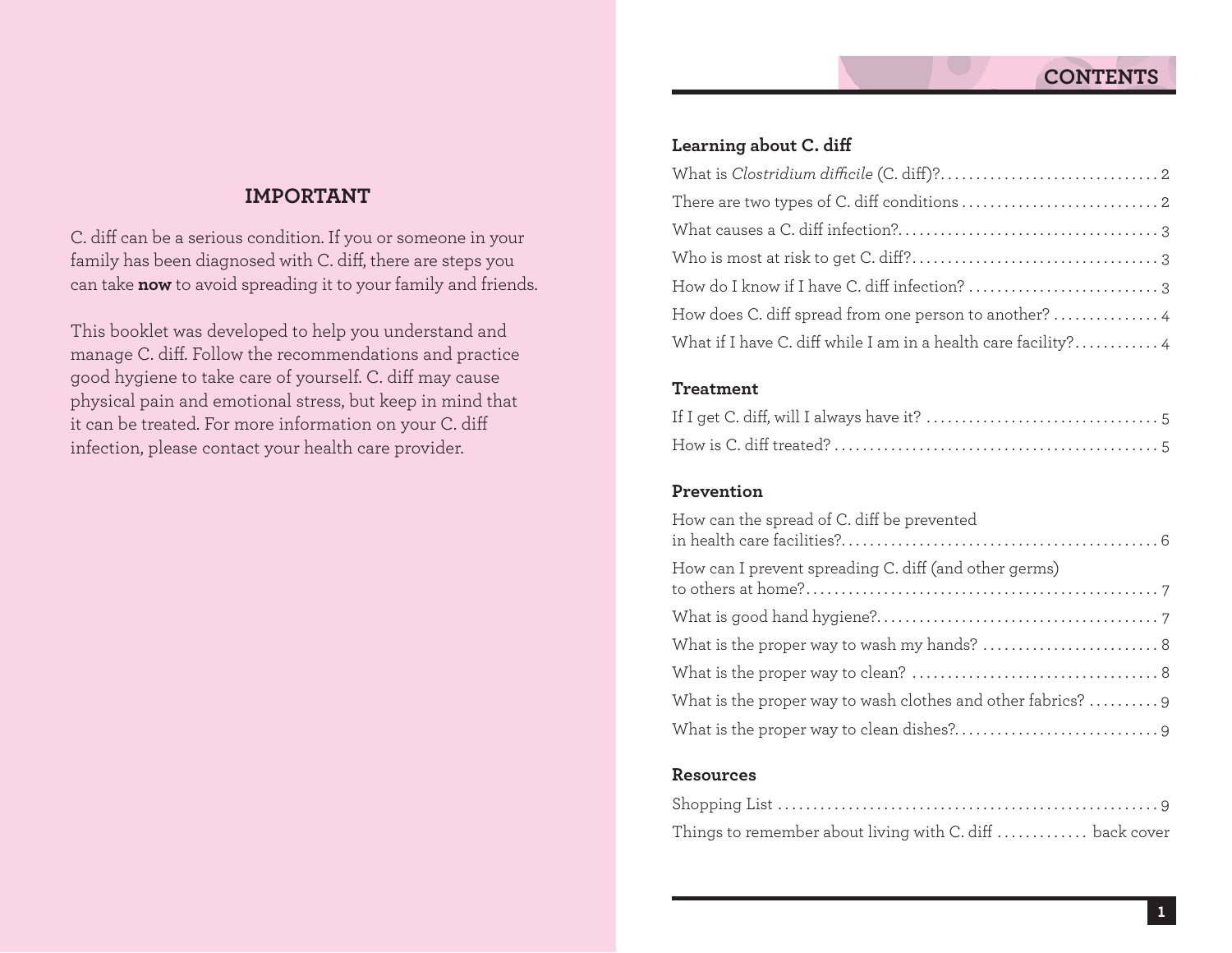# **What is Clostridium difficile (C. diff)?**

*Clostridium difficile* (pronounced Klo-STRID-ee-um dif-uh-SEEL) is also known as C. diff, C. difficile, Clostridium difficile-associated disease (CDAD) and Clostridium difficile infection (CDI). These are all terms used to describe a condition caused by a bacterium (germ) found in the intestines (bowels) and stool (bowel movement) of some people and animals. Your body normally has different kinds of bacteria, many of which help do something important in the bowel. Some bacteria that we carry may, at times, cause illness — including C. diff.

The most common symptoms of C. diff infection are:

- **•** Watery diarrhea, mild to severe.
- **•** Belly pain and tenderness.
- **•** Fever, often high in severe cases.

In severe cases, C. diff may cause parts of the bowel to die or become nonfunctional, and surgery may be needed to remove those parts. In extreme cases, C. diff may lead to death. C. diff is the most common cause of infectious diarrhea in hospitals and long-term care facilities (nursing homes).

## **There are two types of C. diff conditions:**

- 1. You can have an active infection. An active infection means that you are having symptoms (diarrhea, cramps, etc.). Symptoms can range from mild to severe.
- 2. You can be "colonized." People who are colonized have the bacteria in their bowels but it is not causing any symptoms.

## **What causes a C. diff infection?**

Antibiotic use is the most common cause of C. diff. Antibiotics work by killing off bacteria, but antibiotics cannot tell the difference between various kinds of bacteria, or good and bad bacteria. When antibiotics kill off the "good" bacteria in your intestines, the C. diff bacteria have an opportunity to multiply and cause illness. Some other conditions that can increase the risk of C. diff infection are:

- **•** Bowel surgery.
- **•** A weakened immune system.
- **•** Serious underlying illness such as cancer, liver and kidney disease.
- **•** Old age.

# **Who is most at risk to get C. diff?**

The elderly, people with certain medical problems, and those with weak immune systems have the greatest chance of getting C. diff. Also, people who take certain antibiotics or those with frequent admissions to health care facilities may be at a higher risk.

## **How do I know if I have C. diff infection?**

If your doctor thinks you might have C. diff, he or she will take a sample of your stool and have it tested by the laboratory to see if the C. diff bacteria can be detected. In most cases, doctors will not test you for C. diff if you do not have diarrhea. There are many causes and reasons for diarrhea. Not everyone who has diarrhea has C. diff.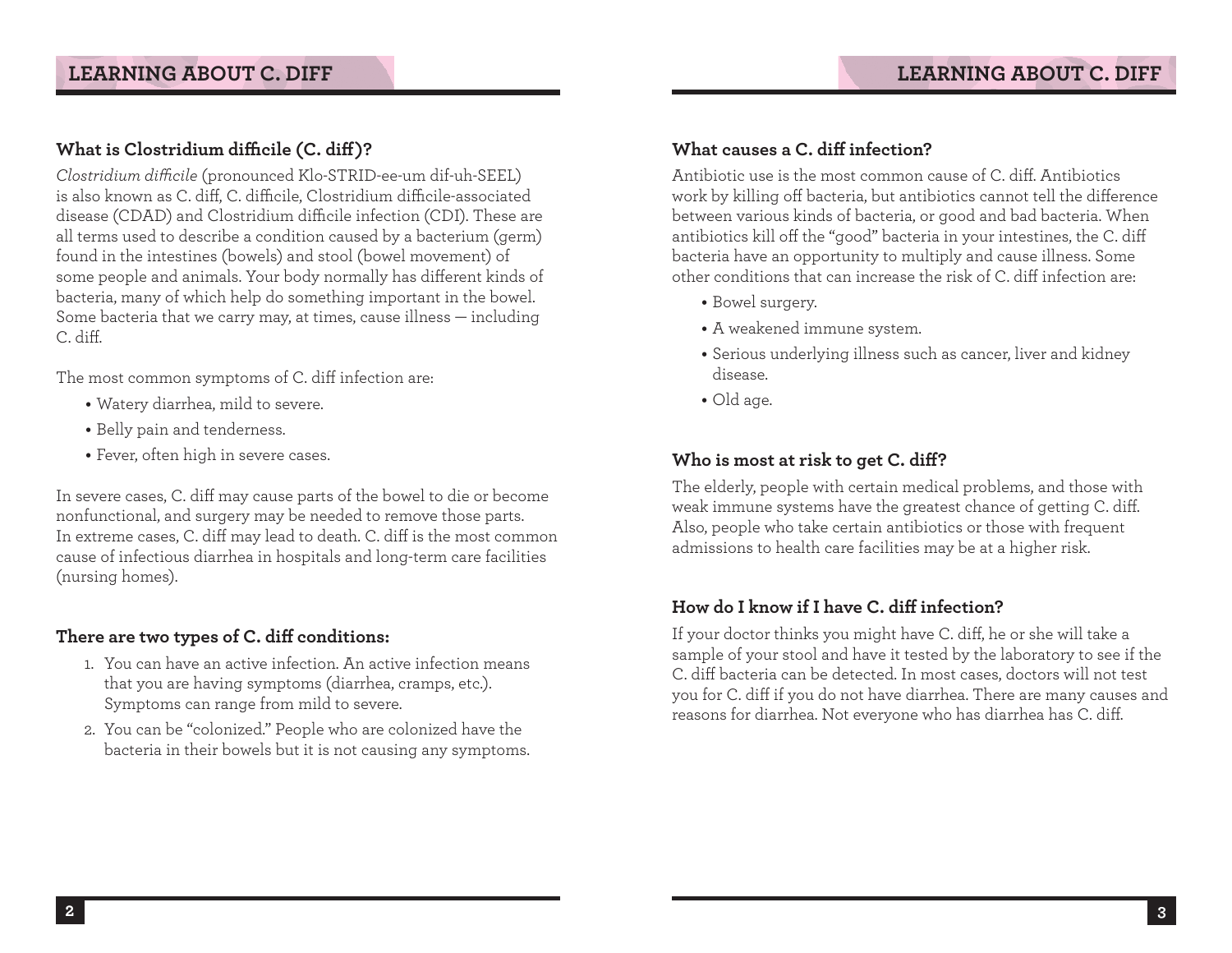#### **How does C. diff spread from one person to another?**

C. diff is spread when people do not wash their hands properly after using the bathroom and then touch an object that comes into contact with the mouth of another person. Health care workers (doctors, nurses and others) can sometimes spread C. diff from one patient to another if they don't wash their hands thoroughly in between caring for patients. If you do not see your health care providers wash their hands, please ask them to do so.

C. diff bacteria can also be found on items in the hospital or nursing home. Most commonly, surfaces such as toilets, bed pans, commode chairs, and bed rails may be contaminated. C. diff bacteria have the ability to form "spores" that can survive for many weeks on surfaces. If these surfaces are not properly cleaned, spores can be transferred to anyone who comes in contact with the surface.

## **What if I have C. diff while I am in a health care facility?**

You may be placed on "special precautions" until you no longer have diarrhea. During the time you are on these special precautions, your activities outside the room may be restricted. Health care staff and visitors will need to wash their hands with soap and water and put on gowns and gloves before entering your hospital room. Before exiting your hospital room, health care staff and visitors MUST remove gowns and gloves and wash hands with soap and water. Washing hands with soap and water is the most important way for everyone to prevent the spread of C. diff. Alcohol-based hand sanitizers are not as effective at removing C. diff spores as soap and water. These special precautions will help prevent the spread of the bacteria to other patients, health care workers and family members.

#### **If I get C. diff, will I always have it?**

If you are diagnosed with C. diff, it is unknown if you will clear or get rid of all C. diff bacteria in your bowel. People can be colonized with C. diff in their bowel without it causing an infection. Sometimes colonized people can have a reactivation of a C. diff infection.

It is important to note that if you are not having symptoms of C. diff infection, you do not need to be tested for C. diff. If you get symptoms again, see your health care provider. At that time he/she may wish to test you again.

#### **How is C. diff treated?**

Treatment is different from person to person depending on how sick you are. People with mild symptoms may not need treatment. If you get a C. diff infection from antibiotic use, your doctor may tell you to stop taking the antibiotic, and this may be all that is needed to stop the symptoms. Sometimes, based on your symptoms and other things such as age and health conditions, your doctor will give you stronger antibiotics to treat the C. diff infection. In severe cases, surgery may be needed to help you get better (surgery is needed for only 1 or 2 out of every 100 people). Your doctor will determine the best treatment plan for you.

If you are given a prescription to treat C. diff, take the medicine exactly as directed by your doctor or pharmacist. You should not use any medicine from the drugstore that will stop your diarrhea, such as Pepto-Bismol or Imodium, unless your health care provider specifically asks you to do so. If your diarrhea does not go away or comes back, or if you get fever, chills, or pain in your belly, you should contact your doctor.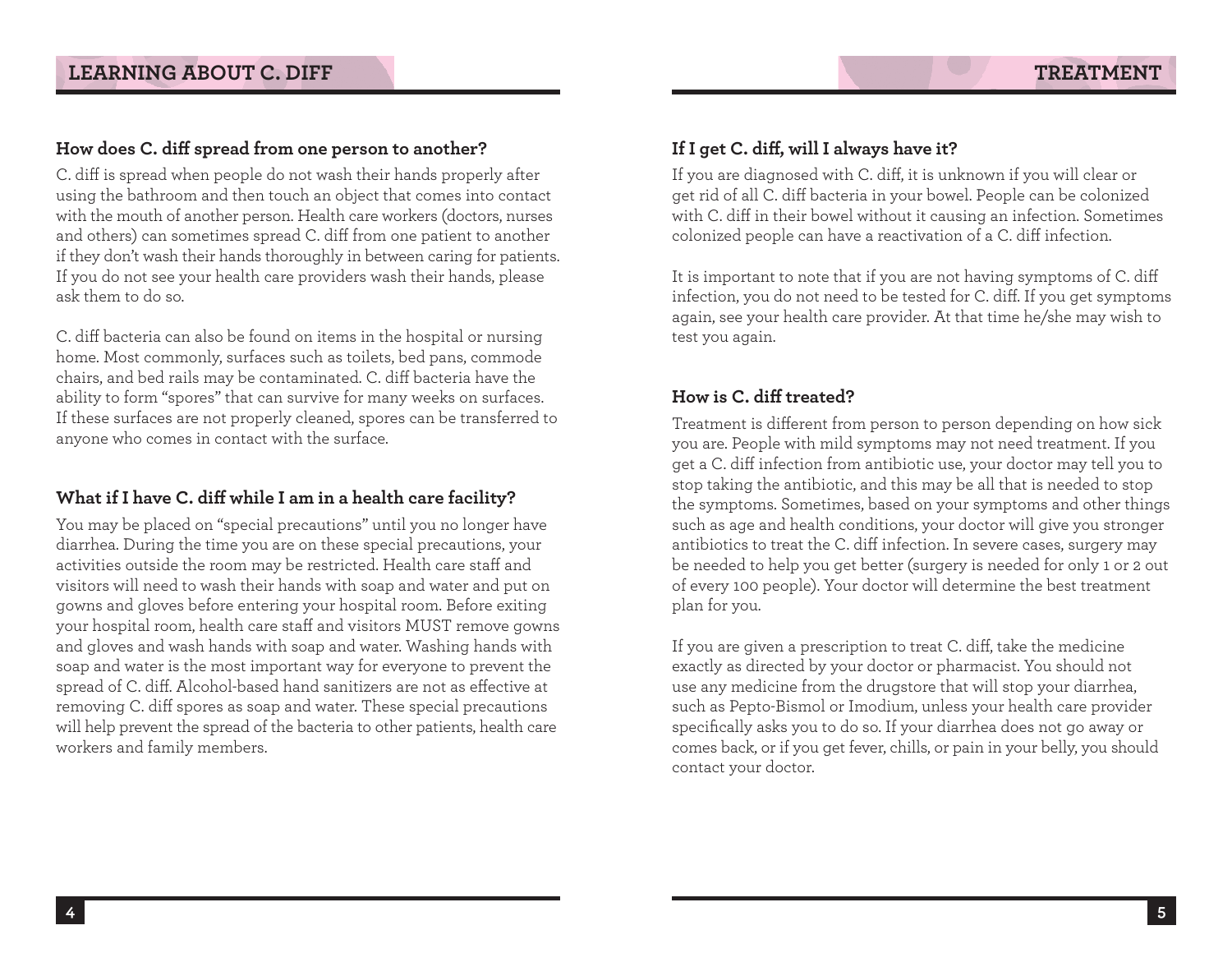## **PREVENTION**

#### **How can the spread of C. diff be prevented in health care facilities?**

Doctors, nurses, and other health care professionals should:

- **•** Wash their hands thoroughly with soap and water before and after caring for every patient. This will prevent C. diff from being passed from patient to patient. Please ask your doctors, nurses and other health care workers to wash their hands before they care for you.
- **•** Put on gloves and wear a gown over their clothing when caring for a patient with C. diff.
- **•** Remove their gown and gloves and wash their hands before leaving the room of a patient with C. diff.
- **•** Make sure that patient rooms and medical equipment are carefully and thoroughly cleaned before being used by other patients.

What patients and visitors can do to prevent spread:

- **•** Patients and visitors should wash their hands often with soap and water, especially after using the bathroom and before eating.
- **•** As recommended by Centers for Disease Control and Prevention (CDC), patients with C. diff should stay in their rooms and follow special precautions.
- **•** Patients with C. diff should avoid going to "common" areas of the facility such as the cafeteria and gift shop. You may be asked to shower and/or change to a fresh, clean gown before leaving your room to go into other areas of the hospital.
- **•** Visitors should check in with the nurse's station prior to entering the patient's room, follow the nurse's instructions, and always wash their hands before entering the room and before leaving the room.

#### **How can I prevent spreading C. diff (and other germs) to others at home?**

- Wash your hands often with soap and water, especially after using the bathroom, before preparing food and before eating.
- **•** For drying your hands, use cloth towels only once, or use disposable towels.
- **•** Wear disposable gloves if you expect to come into contact with stool, urine and wound drainage. Wash your hands after removing gloves.
- **•** Frequently clean areas of your home, such as your bathroom, that may become contaminated with C. diff.
- **•** Change and wash linens on a regular basis, or any time they are soiled.
- **•** Notify health care providers if you are infected or colonized with C. diff.

#### **What is good hand hygiene?**

Wash your hands for at least 20 seconds (or two verses of the "Happy Birthday" song) with soap and water:

- **•** After using the toilet or helping someone use the toilet.
- **•** After touching dirty surfaces and handling soiled laundry.
- **•** After handling items soiled by body fluids.
- **•** Before and after preparing meals/snacks.
- **•** Before eating meals.
- **•** Before and after taking or giving medications.
- **•** After caring for a sick person.
- **•** After touching pets.
- **•** After sneezing, coughing, or blowing your nose.
- **•** Any time hands are visibly dirty.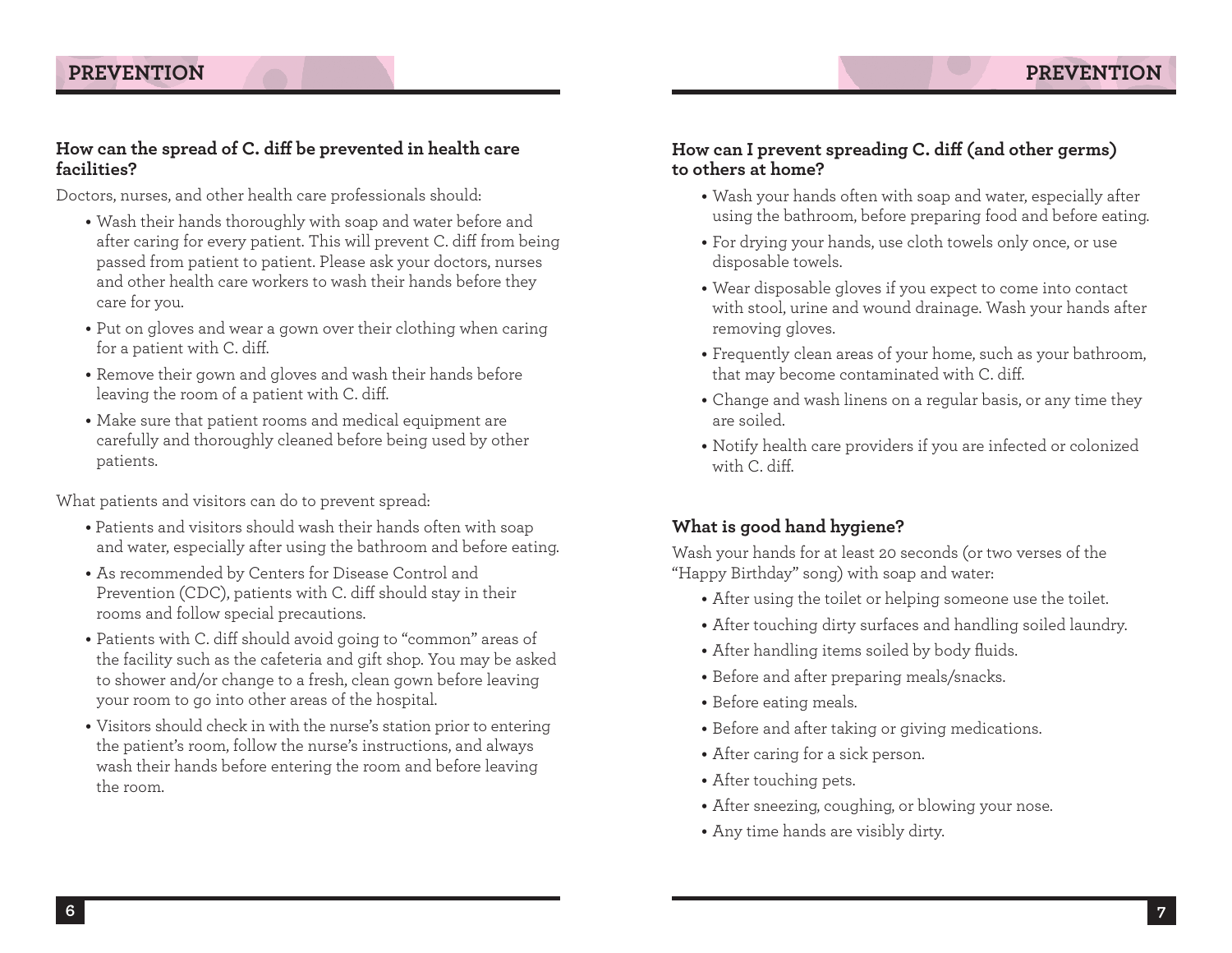- Wet your hands with warm, running water.
- **•** Add soap and rub hands together, front and back including wrists and between fingers for 20 seconds. Clean under fingernails.
- **•** Rinse the soap from your hands.
- **•** Dry your hands with a clean towel.
- **•** Soap and water may be the best choice for patients with C. diff infection and health care workers caring for them. But, as an alternative when hands are not visibly soiled, use an alcohol based hand sanitizer. Follow the directions on the label.

## **What is the proper way to clean?**

People without diarrhea are much less likely to spread germs into the environment. However, if diarrhea occurs, use a bleach-containing cleaner for the bathroom and high-touch areas. If using bleach alone, then follow the directions on the label — generally one part bleach to ten parts water (1:10 solution) made fresh daily. Never mix bleach with other cleaners.

- Wet the surface well and clean vigorously.
- Allow the surface to air dry.
- Pay special attention to areas that may be soiled with stool, such as the toilet (don't forget the flush handle), sink, and areas that are touched frequently, such as door knobs and light switches.

### **What is the proper way to wash clothes and other fabrics?**

Wash clothes/fabrics separately if they are heavily soiled with stool:

- Rinse off stool into the toilet.
- Use the hot water cycle with soap; use bleach when fabric appropriate.
- Dry items in the dryer on high heat, if possible.

## **What is the proper way to clean dishes?**

For regular cleaning, use of the dishwasher or hand washing with soap and water is very effective. Some people may prefer to final-rinse their dishes and utensils in a diluted bleach solution of one tablespoon bleach in one gallon of water, and allow them to air dry.

## **Shopping List**

These items can be found at most drug stores or grocery stores:

- Disposable gloves
- Tissues
- Soap
- Disinfectant
- Bleach
- Plastic trash bags
- Alcohol-based hand sanitizer

# **PREVENTIO**

**RESOURCES**